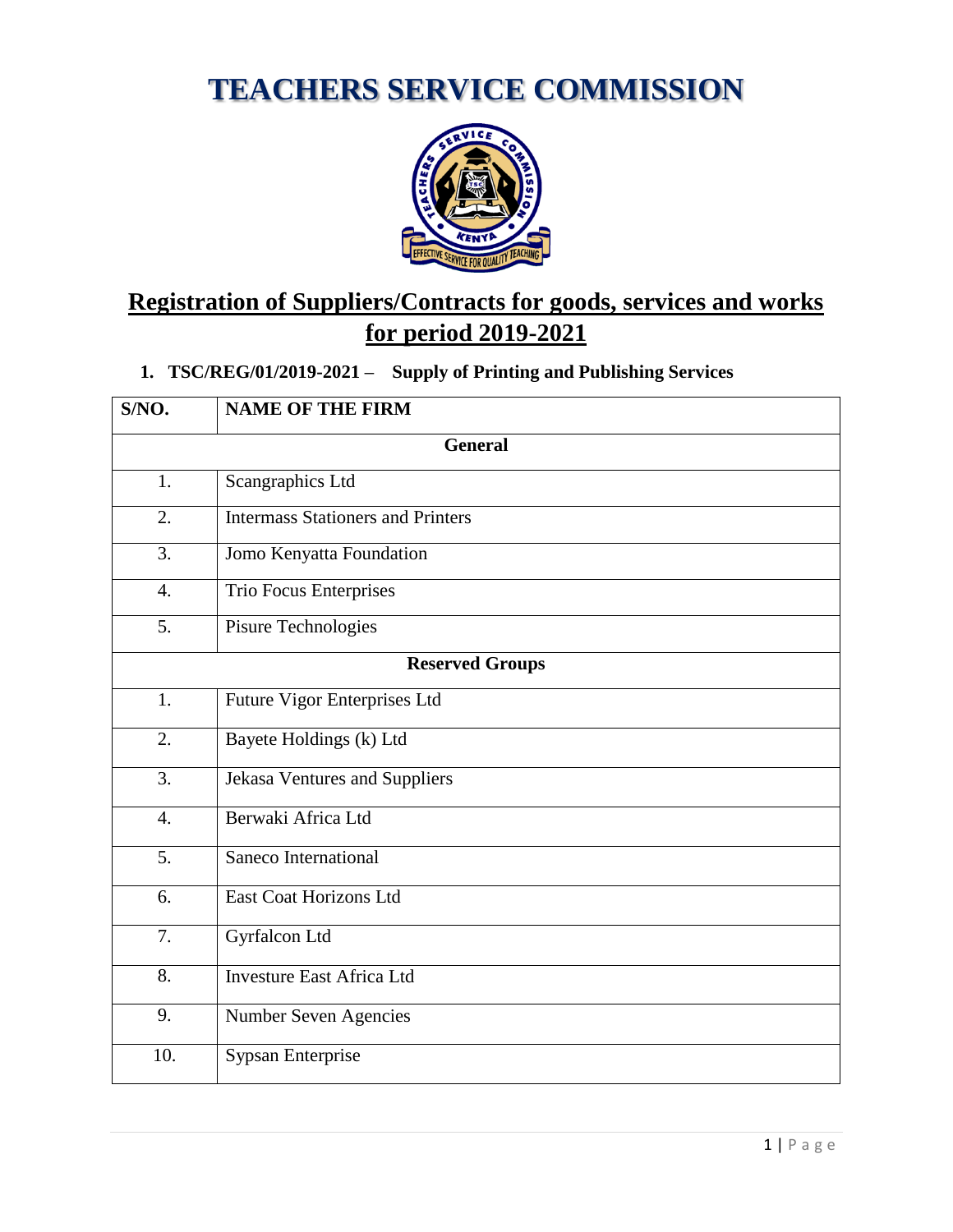| 11. | <b>Rospy General Supplies</b>        |
|-----|--------------------------------------|
| 12. | Sheli Enterprise                     |
| 13. | Soloh worldwide Enterprises          |
| 14. | <b>Naicy Traders</b>                 |
| 15. | Keeganet Ltd                         |
| 16. | <b>Trobbys Ltd</b>                   |
| 17. | Ganya Enterprises Ltd                |
| 18. | <b>Admark Enterprises Ltd</b>        |
| 19. | Swift Office Supplies Ltd            |
| 20. | Satsuma Parets Enterprises Ltd       |
| 21. | Josfam Holdings Ltd                  |
| 22. | Dawambu Supplies Services            |
| 23. | Kalya Ltd                            |
| 24. | <b>Alexa stationers and Printers</b> |
| 25. | <b>Nellicom Services Ltd</b>         |
| 26. | Bayete Holdings (k) Ltd              |
| 27. | <b>Femrich Agencies</b>              |
| 28. | <b>Aneb Agencies</b>                 |
| 29. | Sonymax Agencies                     |

# **2. TSC/REG/02/2019-2021 – Supply and Delivery of Library Books**

| S/NO.                  | <b>NAME OF THE FIRM</b>      |
|------------------------|------------------------------|
| <b>Reserved Groups</b> |                              |
| 1.                     | Future Vigor Enterprises Ltd |
| 2.                     | <b>Lisamu Ventures</b>       |
| 3.                     | Corporate Campus (EA) Ltd    |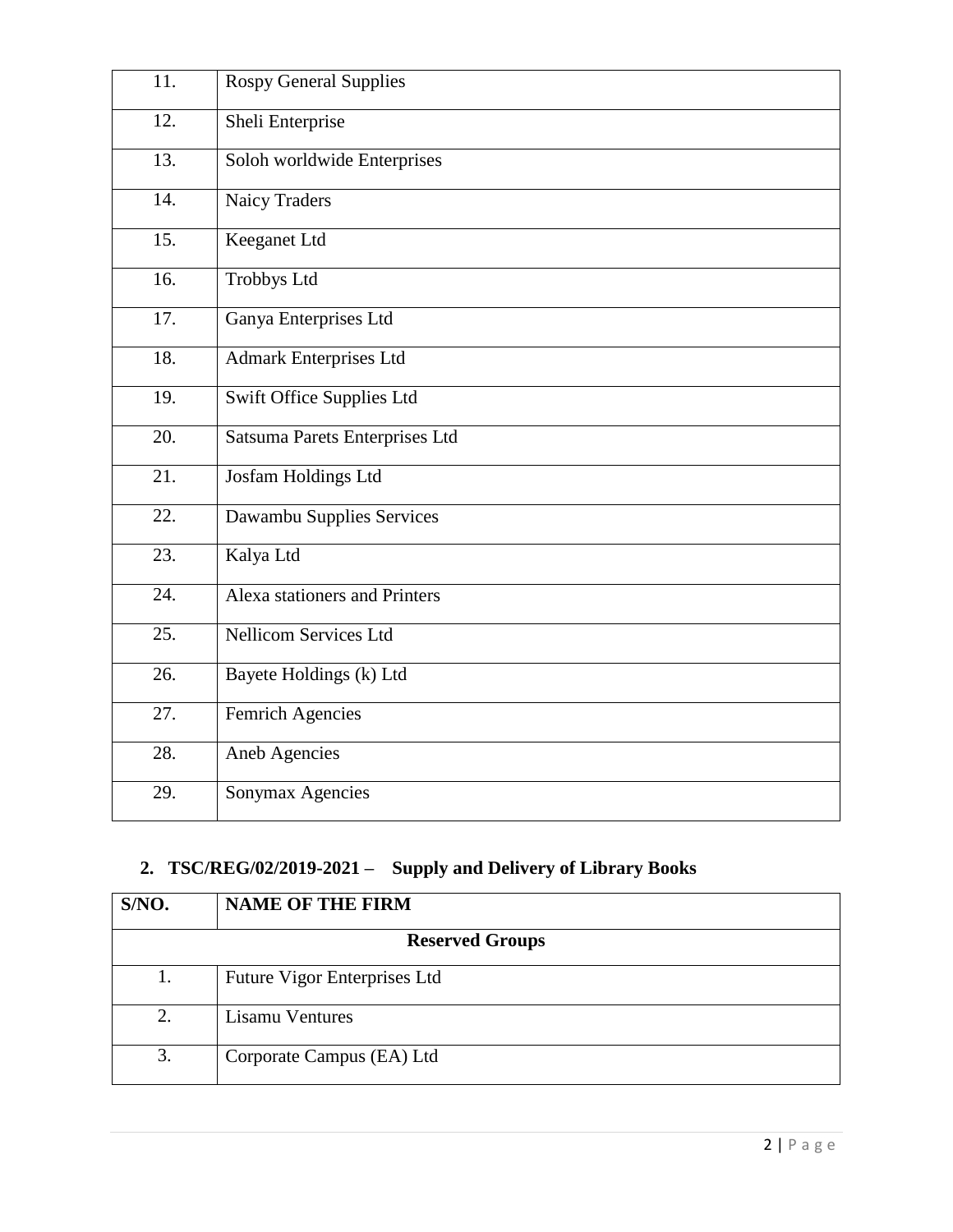## **3. TSC/REG/03/2019-2021 – Supply and Delivery of Hardware and Construction materials**

| S/NO.            | <b>NAME OF THE FIRM</b>                    |
|------------------|--------------------------------------------|
|                  | <b>General</b>                             |
| 1.               | Jupiju Electrical Services & General Works |
|                  | <b>Reserved Groups</b>                     |
| 1.               | <b>Investure East Africa Ltd</b>           |
| $\overline{2}$ . | <b>Weetop Enterprises</b>                  |
| 3.               | Penamer Company Ltd                        |
| $\overline{4}$ . | Berwaki Africa Ltd                         |
| 5.               | Bayete Holdings (k) Ltd                    |
| 6.               | Trans Sapla Ltd                            |
| 7.               | Wamu Logistics                             |
| 8.               | <b>Kew Creations Ltd</b>                   |
| 9.               | <b>Bakercy Agencies</b>                    |
| 10.              | <b>Cadan Enterprises</b>                   |
| 11.              | Future Vigor Enterprises Ltd               |
| 12.              | <b>Umal Investment Limited</b>             |

# **4. TSC/REG/04/2019-2021 – Supply and Delivery of Mineral Drinking Water**

| S/NO.                  | <b>NAME OF THE FIRM</b> |
|------------------------|-------------------------|
| <b>General</b>         |                         |
| 1.                     | Koba Waters Ltd         |
| <b>Reserved Groups</b> |                         |
| 1.                     | Mateger Ltd             |
| 2.                     | Ben-Carson Investment   |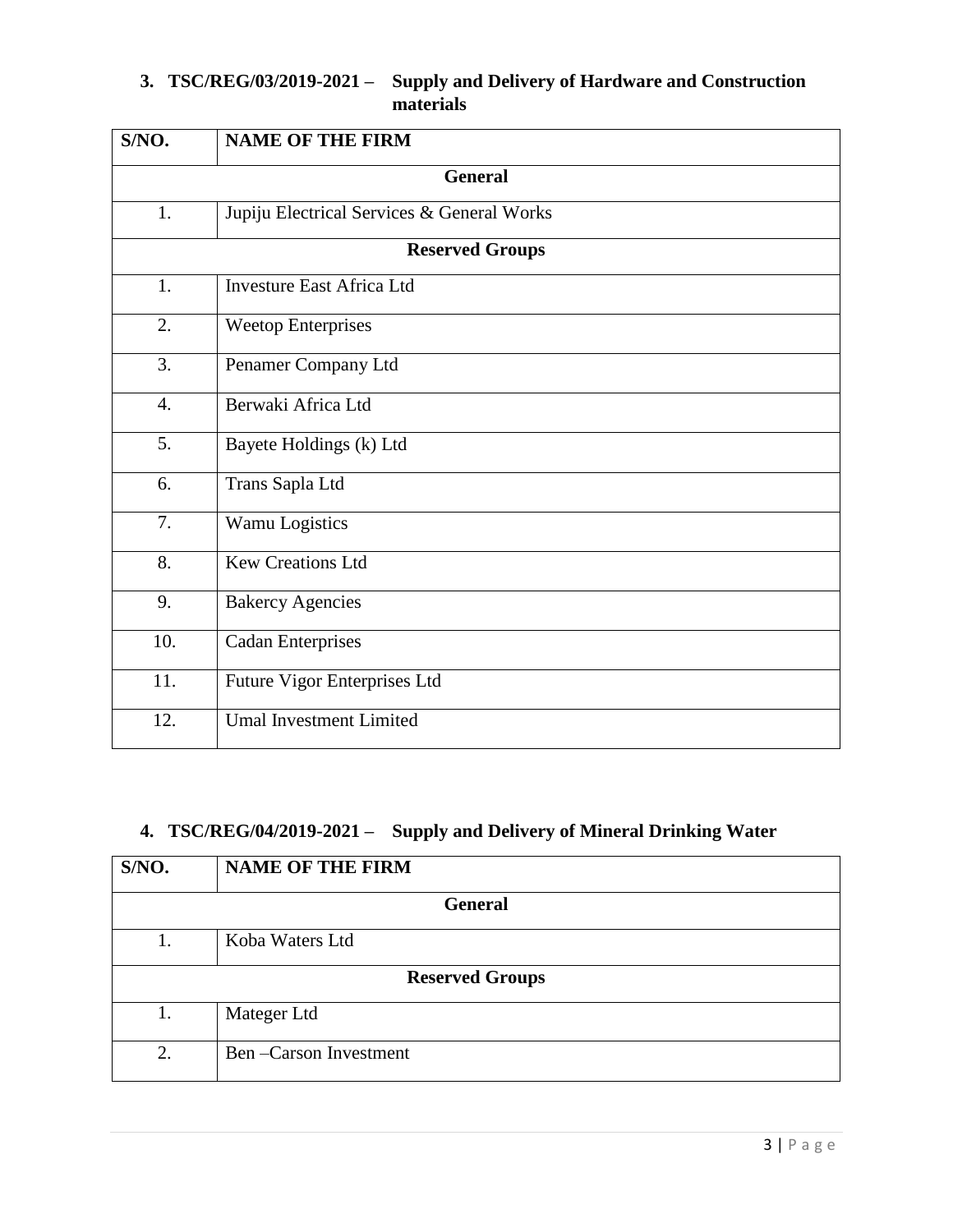| 3. | Bayete Holdings (k) Ltd           |
|----|-----------------------------------|
| 4. | <b>Tapata General Suppliers</b>   |
| 5. | Kalya Ltd                         |
| 6. | Denekez Enterprises               |
| 7. | <b>Satsuma Parets Enterprises</b> |

# **5. TSC/REG/05/2019-2021 – Supply and Delivery of Office Furniture, Furnishing and fitting**

| S/NO.                  | <b>NAMES OF THE FIRMS</b>           |
|------------------------|-------------------------------------|
|                        | <b>General</b>                      |
| 1.                     | <b>Ashut Engineers Ltd</b>          |
| $\overline{2}$ .       | Safes & Office Security Systems Ltd |
| $\overline{3}$ .       | Wisetech Enterprise                 |
| $\overline{4}$ .       | Victoria Furnitures Ltd             |
| 5.                     | Newline Ltd                         |
| 6.                     | Junaco Trading Kenya                |
| 7.                     | Hardwoon Furniture's (E.A) Ltd      |
| 8.                     | Aneb Agencies                       |
| <b>Reserved Groups</b> |                                     |
| 1.                     | Trans Sapla Ltd                     |
| 2.                     | <b>Nyauti General Suppliers</b>     |
| 3.                     | Bayete Holdings (k) Ltd             |
| $\overline{4}$ .       | Trio Focus Enterprises              |
| $\overline{5}$ .       | <b>Transtrade Solutions</b>         |
| 6.                     | <b>Investure East Africa Ltd</b>    |
| 7.                     | Pema General Suppliers              |
| 8.                     | <b>Trobbys Ltd</b>                  |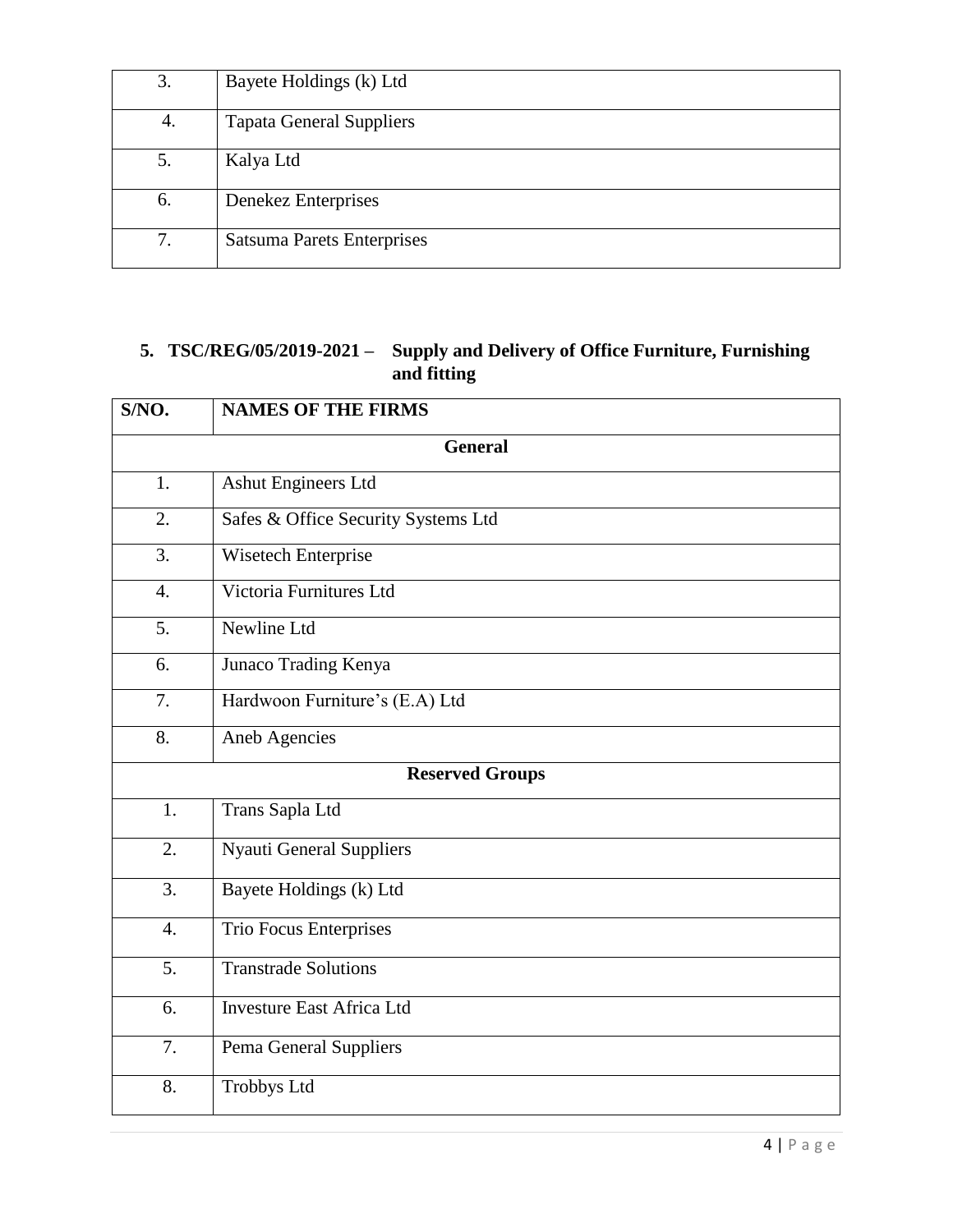| 9.  | <b>Fast Choice Ltd</b>            |
|-----|-----------------------------------|
| 10. | <b>PlainsView Solutions Ltd</b>   |
| 11. | <b>Swift Office Suppliers Ltd</b> |
| 12. | Wamu Logistics                    |
| 13. | <b>Junzik Enterprises</b>         |
| 14. | Kalya Ltd                         |
| 15. | <b>Zurismart Enterprises</b>      |
| 16. | <b>Ben-Carson Investments</b>     |
| 17. | Dawambu Supplies Services         |
| 18. | Worldwide Suppliers               |
| 19. | Pinnacore Kenya Ltd               |
| 20. | Ken-Syl Holdings Ltd              |
| 21. | <b>Tapata General Suppliers</b>   |
| 22. | Goldtimes Technologies            |
| 23. | <b>Kew Creations Ltd</b>          |
| 24. | Jubilant Wide Vision              |
| 25. | Betterline Kenya                  |
| 26. | <b>LLyim Enterprises</b>          |

### **6. TSC/REG/06/2019-2021 – Supply and Delivery of Electrical, Mechanical and Electronic appliance**

| S/NO.               | <b>NAME OF THE FIRM</b>      |
|---------------------|------------------------------|
| <b>General</b>      |                              |
| I.                  | Top Rank Hi-Tech Ltd         |
| $\mathcal{D}$<br>۷. | <b>Proactive Network Ltd</b> |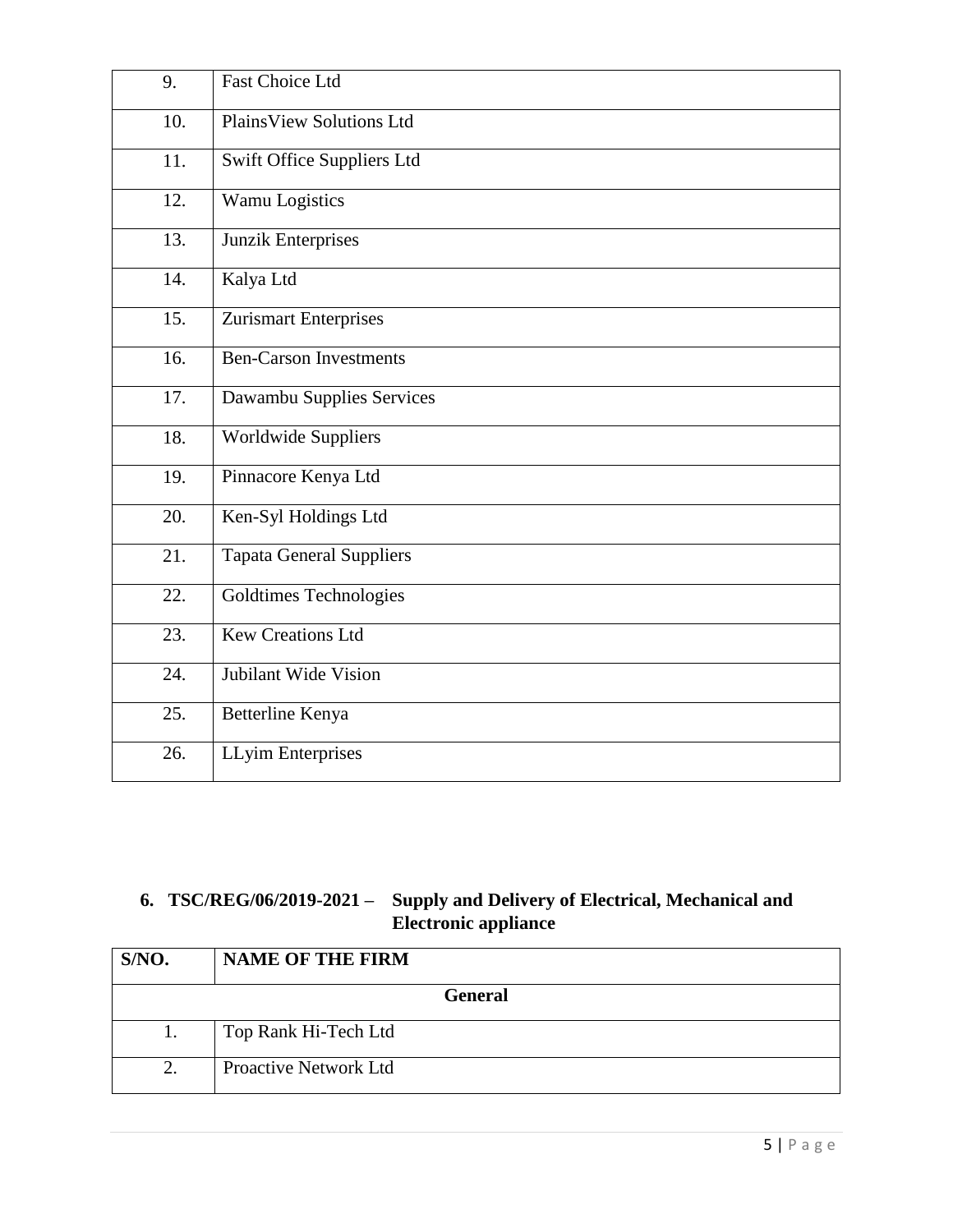| 3.               | Jupiter Electrical Service & General works Ltd |
|------------------|------------------------------------------------|
|                  | <b>Reserved Groups</b>                         |
| 1.               | Worldwide suppliers                            |
| 2.               | Ebolik ltd                                     |
| 3.               | Bayete holdings (k) ltd                        |
| $\overline{4}$ . | Berwaki Africa ltd                             |
| 5.               | Hawil Africa supplies                          |
| 6.               | Penamer company ltd                            |
| 7.               | Gashiec Enterprises ltd                        |
| 8.               | <b>Tapata General suppliers</b>                |
| 9.               | Legend trading company ltd                     |
| 10.              | Lisamu ventures                                |
| 11.              | Jakasa ventures & suppliers                    |
| 12.              | Investure E.A Ltd                              |
| 13.              | Energy intelligence Africa ltd                 |
| 14.              | Trans sapla ltd                                |

# **7. TSC/REG/07/2019-2021 – Supply and Delivery of microfilming supplies, Accessories and related equipment**

| S/NO.                  | <b>NAME OF THE FIRM</b>         |
|------------------------|---------------------------------|
| <b>Reserved Groups</b> |                                 |
| 1.                     | <b>Tapata General Suppliers</b> |
| 2.                     | <b>Stock It Ltd</b>             |
| 3.                     | <b>Aqulla Agencies</b>          |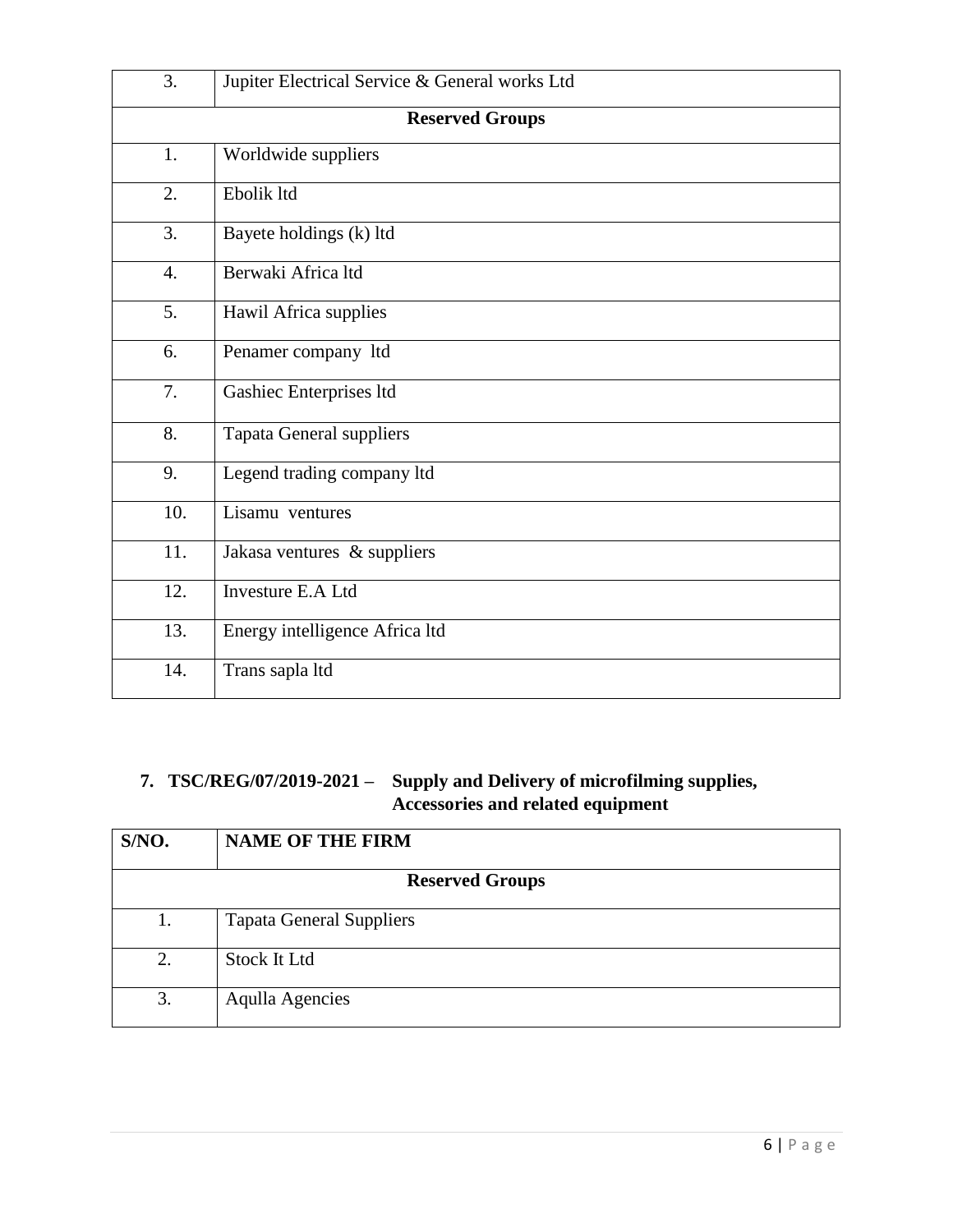#### **8. TSC/REG/08/2019-2021 – Supply and Delivery of Motor Vehicle Batteries, Tyres, and Tubes**

| S/NO. | <b>NAME OF THE FIRM</b>            |
|-------|------------------------------------|
|       | <b>General</b>                     |
| 1.    | Chamma Motpors Ltd                 |
| 2.    | <b>Mustral General Traders Ltd</b> |
| 3.    | <b>Gt Investements Ltd</b>         |
| 4.    | Fairarate Tyres and Auto Mart Ltd  |
| 5.    | Derby Point Enterprise             |
| 6.    | <b>Chedders Investment Ltd</b>     |
|       | <b>Reserved Groups</b>             |
| 1.    | <b>Cadan Enterprises</b>           |
| 2.    | <b>Lizmart Agencies Ltd</b>        |
| 3.    | Jubilant Wide Vision               |
| 4.    | Janzik Enterprises                 |
| 5.    | <b>Weetop Enterprises</b>          |
| 6.    | Immac Digital systems              |
| 7.    | <b>Plainsview Solutions Ltd</b>    |
| 8.    | <b>Backup Autospares</b>           |
| 9.    | Mwiwandii Enterprises              |
| 10.   | <b>Hawaill Africa Supplies</b>     |
| 11.   | <b>Kew Creations Ltd</b>           |
| 12.   | Junacy Enterprises                 |
| 13.   | <b>Molly Logistics</b>             |
| 14.   | <b>Llyim Enterprises</b>           |
| 15.   | <b>Vision Link Agencies</b>        |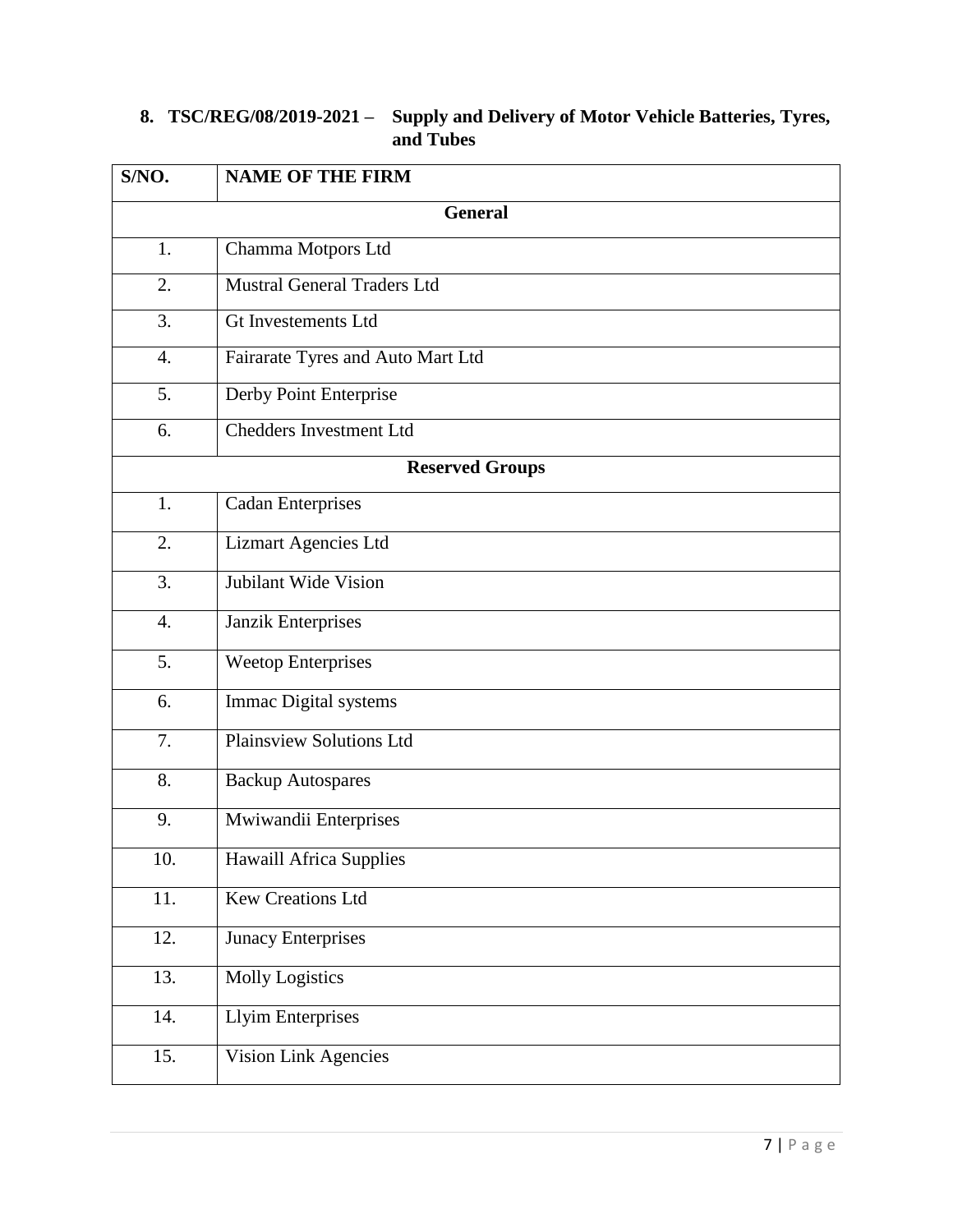# **9. TSC/REG/09/2019-2021 – Supply, Delivery and Fixing of Building and Office signage**

| S/NO.                  | <b>NAME OF THE FIRM</b>            |
|------------------------|------------------------------------|
| <b>Reserved Groups</b> |                                    |
| 1.                     | Wamu Logistics                     |
| 2.                     | <b>Techcity Ventures</b>           |
| 3.                     | Strategic market Experts Kenya Ltd |
| 4.                     | <b>East Coast Horizons Ltd</b>     |
| 5.                     | Trans-Sapla Ltd                    |

#### **10. TSC/REG/10/2019-2021 – Supply, Delivery and Restocking of First Aid Kits**

| S/NO. | <b>NAME OF THE FIRM</b>     |  |
|-------|-----------------------------|--|
|       | <b>Reserved Groups</b>      |  |
| 1.    | Swift Office Supplies Ltd   |  |
| 2.    | Femrich Agencies            |  |
| 3.    | <b>Lisamn Ventures</b>      |  |
| 4.    | Ebolik Ltd                  |  |
| 5.    | <b>Cadan Enterprises</b>    |  |
| 6.    | <b>Tran Trade Solutions</b> |  |

# **11. TSC/REG/11/2019-2021 – Supply and Delivery of Staff Identification card**

| S/NO. | <b>NAME OF THE FIRM</b>               |
|-------|---------------------------------------|
|       | <b>Reserved Groups</b>                |
|       | Soloh Worldwide Inter-Enterprises Ltd |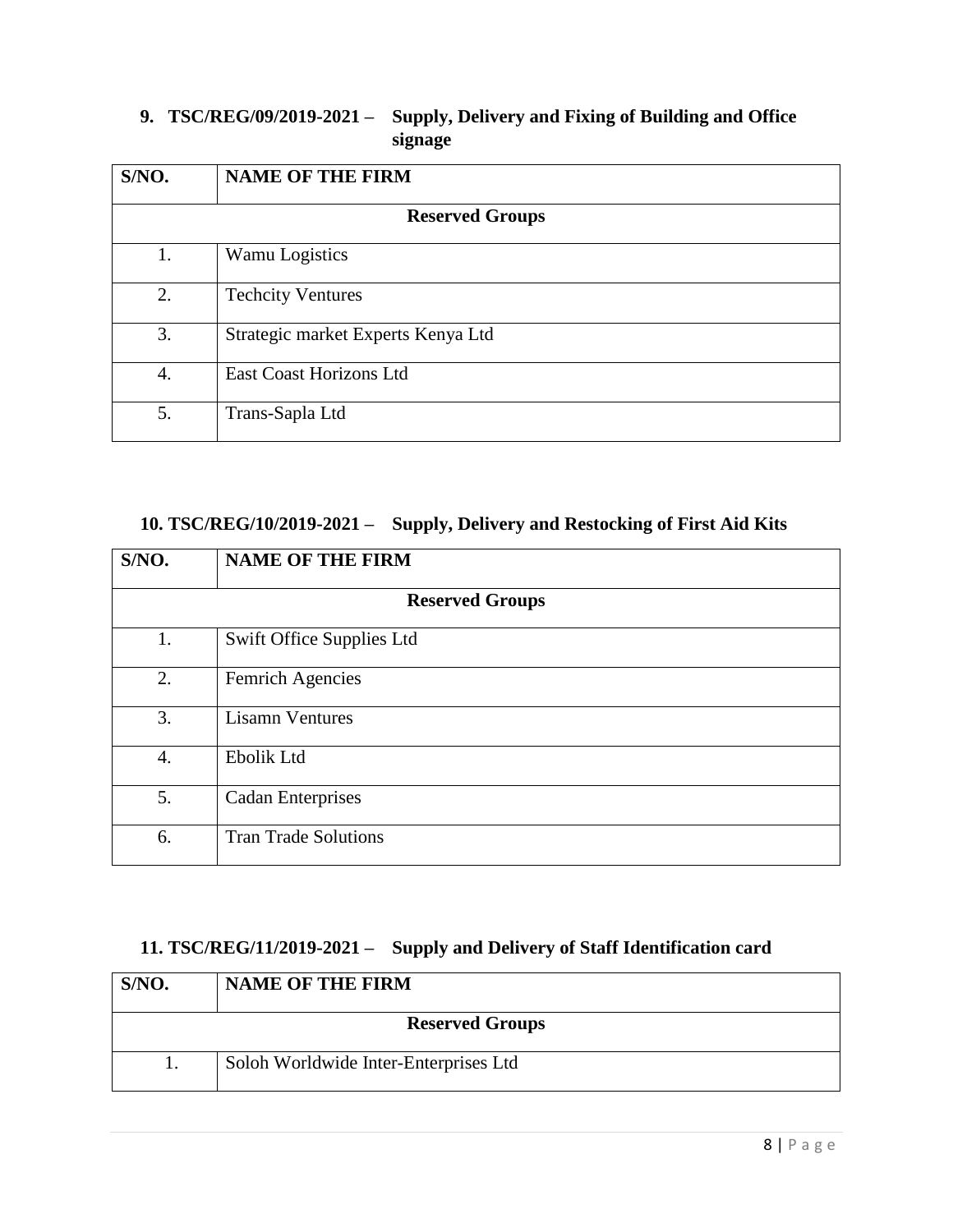| 2.               | Alexa Stationers & Printers Ltd |
|------------------|---------------------------------|
| 3.               | <b>Breeziky Merchants</b>       |
| $\overline{4}$ . | East Coast Horizons Ltd         |
| 5.               | Swift Office Supplies Ltd       |
| 6.               | Femrich Agencies                |
| 7.               | Dyrew Ltd                       |
| 8.               | Nyamache High-tech Pasha Center |
| 9.               | <b>Sypsan Enterprises</b>       |
| 10.              | Nellcom Services Ltd            |
| 11.              | <b>Lisamu Ventures</b>          |
| 12.              | <b>Tapata General Suppliers</b> |
| 13.              | <b>Barsk Enterprises Ltd</b>    |
| 14.              | Denkez Enterprises              |
| 15.              | <b>Weetop Enterprises</b>       |
| 16.              | Satsuma Parets Enterprises Ltd  |
| 17.              | Dawambu Supplies Services       |
| 18.              | Kalya Limited                   |
| 19.              | Bayete Holdings (k) Ltd         |
| 20.              | Rafikipay Ltd                   |
| 21.              | Worldwide Suppliers             |
| 22.              | Gipvec E.A Ltd                  |
| 23.              | Davna Solutions                 |
| 24.              | Keegatnet Ltd                   |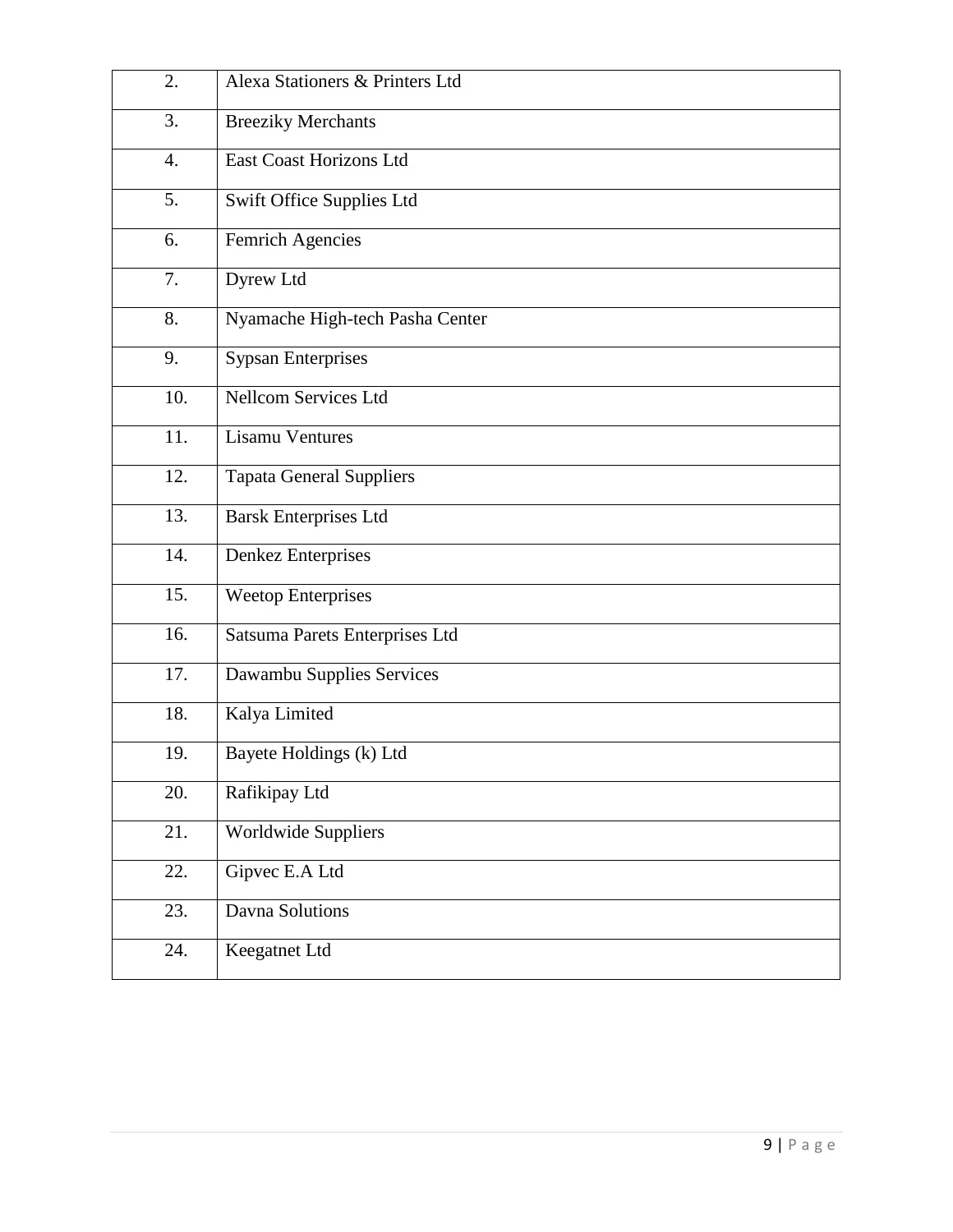| S/NO.                  | <b>NAME OF FIRM</b>                   |
|------------------------|---------------------------------------|
| <b>Reserved Groups</b> |                                       |
| 1.                     | Satsuna Parets Enterprises Limited    |
| 2.                     | <b>Grathan Supply Chains</b>          |
| 3.                     | <b>Ebolik Limited</b>                 |
| $\overline{4}$ .       | Keeganet Limited                      |
| 5.                     | Dawambu Supplies Services             |
| 6.                     | <b>Lisamu Ventures</b>                |
| 7.                     | <b>Jonacy Enterprises</b>             |
| 8.                     | Nellicoin Services Limited            |
| 9.                     | Able wise Traders                     |
| 10.                    | <b>Admark Enterprises Limited</b>     |
| 11.                    | <b>Bayele Holdings Limited</b>        |
| 12.                    | <b>Femrich Agencies</b>               |
| 13.                    | <b>Weetop Enterprises</b>             |
| 14.                    | Alexa Stationery and Printers Limited |
| 15.                    | Jekasa Ventures and Supplies          |
| 16.                    | <b>Legend Trading Company Limited</b> |
| 17.                    | Pisure Technologies                   |
| 18.                    | Spot On Enterprises                   |
| 19.                    | <b>Posik Supplies</b>                 |
| 20.                    | Petrac General Supplies Limited       |
| 21.                    | <b>Cadan Enterprises</b>              |
| 22.                    | Laser Technologies Limited            |

# **12. TSC/REG/12/2019-2021 – Supply and Delivery of Staff Uniform**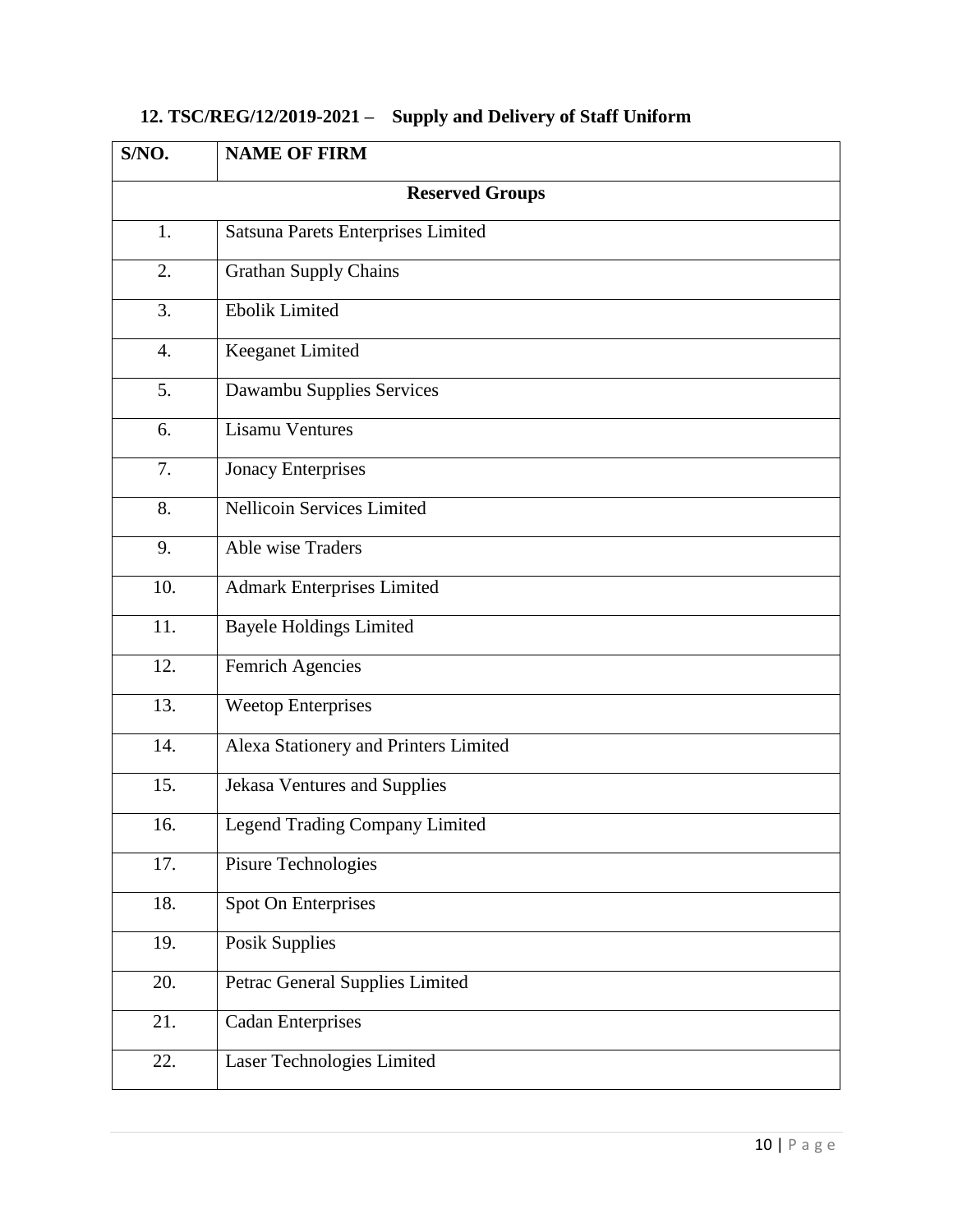| 23. | <b>Sypasan Enterprises</b>   |
|-----|------------------------------|
| 24. | Janzik Enterprises           |
| 25. | Manchester Adfitters Limited |
| 26. | <b>Hop Don Agencies</b>      |
| 27. | Scan Graphics (k) Limited    |

# **13. TSC/REG/13/2019-2021 – Supply, Fixing and Maintenance of Window Blind and Curtains**

| S/NO.            | <b>NAME OF THE FIRM</b>   |
|------------------|---------------------------|
|                  | <b>General</b>            |
| 1.               | Junaco Trading Kenya Ltd  |
|                  | <b>Reserved Groups</b>    |
| 1.               | Ablewise traders          |
| 2.               | Ken-syl holdings ltd      |
| 3.               | Saneco international      |
| $\overline{4}$ . | Pema general suppliers    |
| 5.               | Trans sapla ltd           |
| 6.               | Grathan supply chains     |
| 7.               | Keeganet ltd              |
| 8.               | Investure E.A ltd         |
| 9.               | Spot on Enterprises       |
| 10.              | Pisure Technologies       |
| 11.              | <b>Sypsan Enterprises</b> |
| 12.              | Dyrew ltd                 |
| 13.              | Nellicom services         |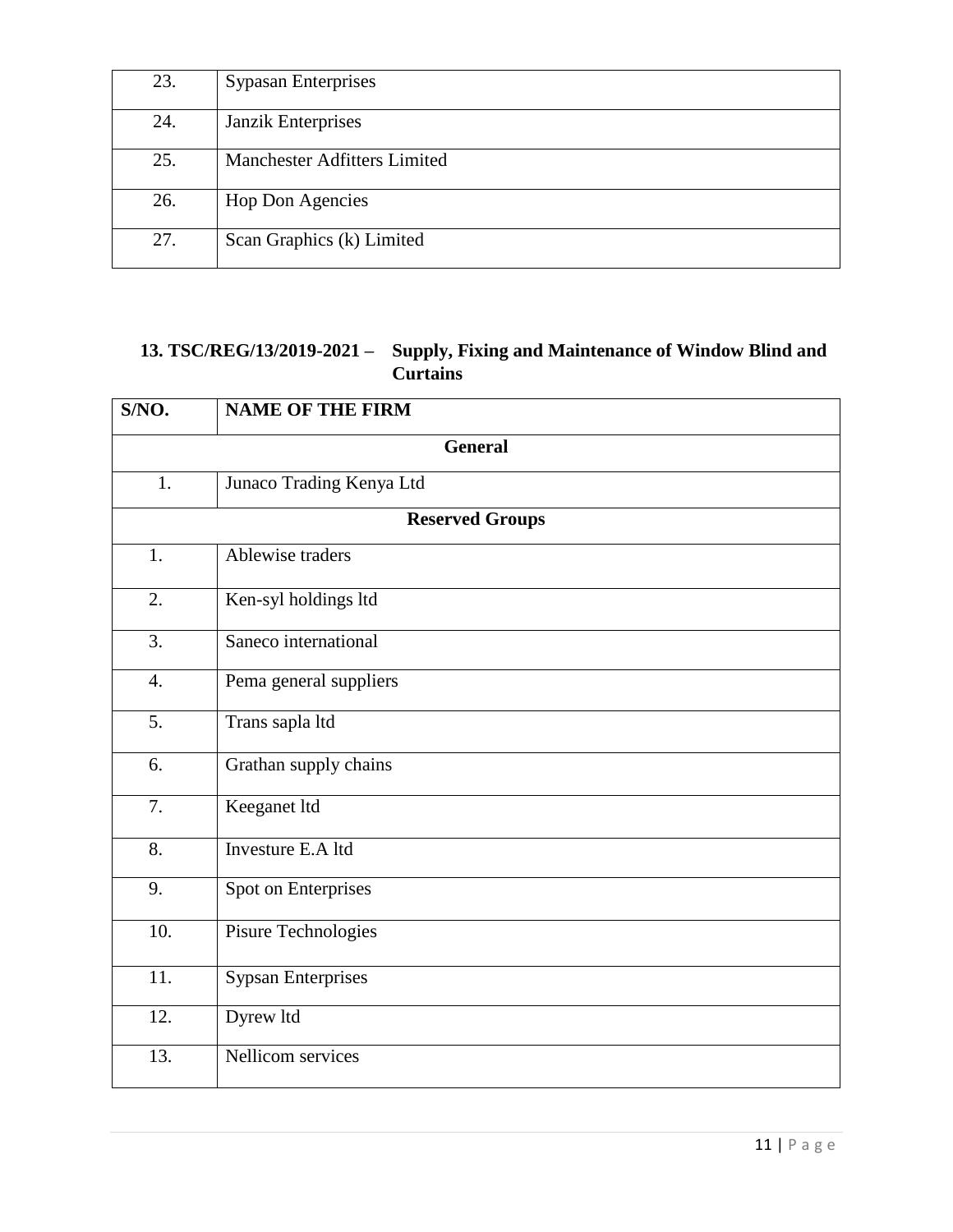# **15. TSC/REG/15/2019-2021 – Provision of Repair and Maintenance of Office Equipment**

| S/NO.                  | <b>NAME OF THE FIRM</b>           |
|------------------------|-----------------------------------|
|                        | <b>General</b>                    |
| 1.                     | <b>MFI Document Solutions Ltd</b> |
| 2.                     | Ta-Technology Associates          |
| 3.                     | Proactive Networks Ltd            |
| <b>Reserved Groups</b> |                                   |
| 1.                     | Davna Solutions                   |
| 2.                     | <b>Trobbys Ltd</b>                |
| 3.                     | Rafiki pay Ltd                    |
| 4.                     | Trans Sapla Ltd                   |
| 5.                     | Inspiracoin Enterprise Ltd        |
| 6.                     | Apple works Ltd                   |
| 7.                     | <b>Inveture East Africa Ltd</b>   |
| 8.                     | Femrich Agencies                  |

# **16. TSC/REG/16/2019-2021 – Provision of Maintenance and Servicing of Air Conditioning**

| S/NO.                  | <b>NAME OF THE FIRM</b>                  |
|------------------------|------------------------------------------|
| <b>General</b>         |                                          |
| 1.                     | Phontain Control (K) Lmited              |
| 2.                     | Frejed Engineering Services Limited      |
| 3.                     | <b>Proactive Networks Limited</b>        |
| <b>Reserved Groups</b> |                                          |
| 1.                     | Procoolers Engineering Solutions Limited |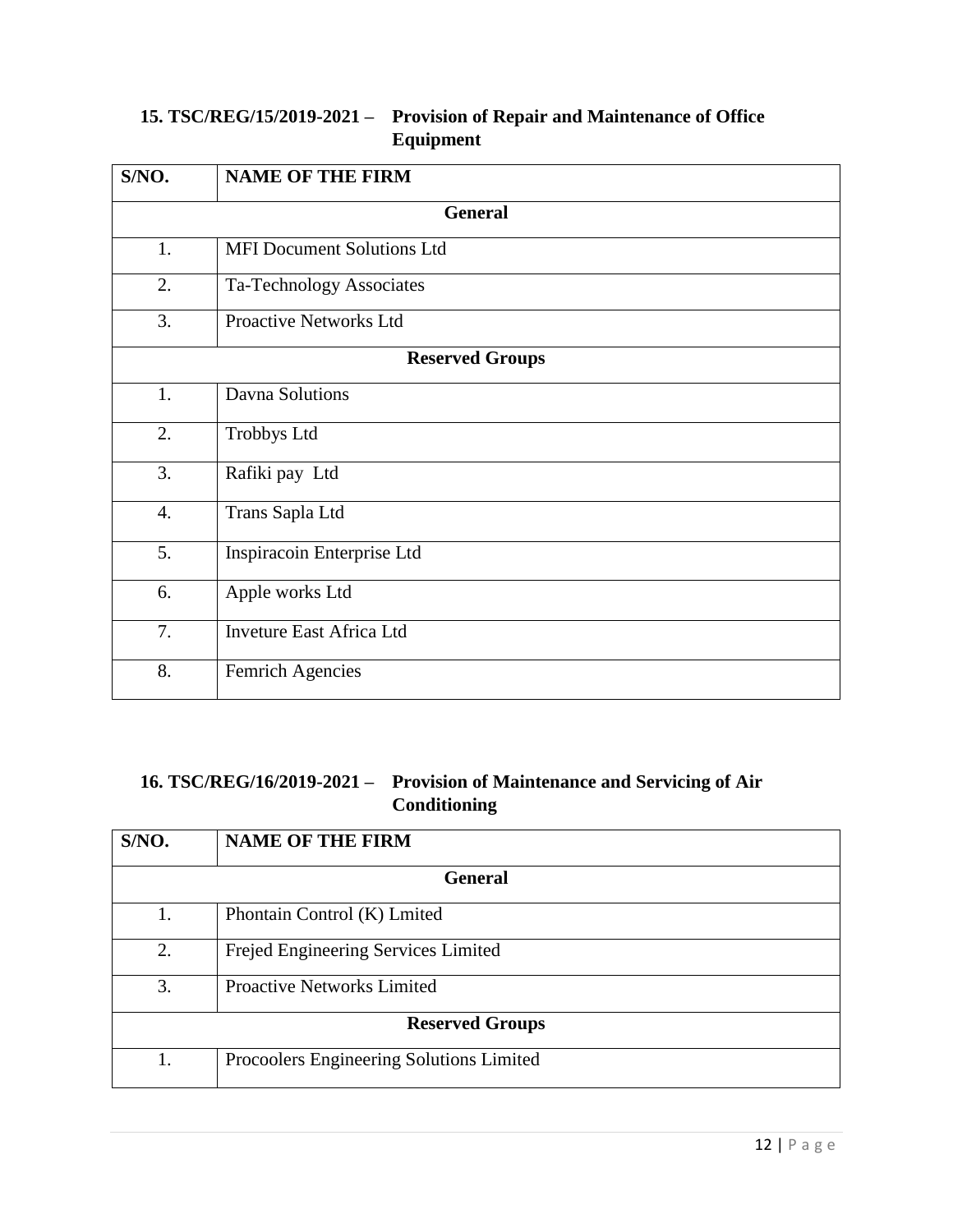| ـ ت | Jekasa Ventures and Supplies |
|-----|------------------------------|
|     |                              |

### **17. TSC/REG/17/2019-2021 – Provision of Laundry services**

| S/NO.          | <b>NAME OF THE FIRM</b> |
|----------------|-------------------------|
| <b>General</b> |                         |
|                | Glerian Limited         |

### **18. TSC/REG/18/2019-2021 – Internal and External Corporate Branding Services**

| S/NO.            | <b>NAME OF THE FIRM</b>                   |  |
|------------------|-------------------------------------------|--|
|                  | <b>General</b>                            |  |
| 1.               | Scangraphics Graphics Enterprises Limited |  |
|                  | <b>Reserved Groups</b>                    |  |
| 1.               | Wamu Logistics                            |  |
| 2.               | <b>East Coast Horizon Limited</b>         |  |
| 3.               | <b>Keaganet Limited</b>                   |  |
| $\overline{4}$ . | <b>Barsk Enterprises</b>                  |  |
| 5.               | Jekasa Ventures and Supplies              |  |
| 6.               | Strategic Marketing Experts Kenya Limited |  |
| 7.               | <b>Rume Ventures Limited</b>              |  |
| 8.               | <b>Opticomp Ventures</b>                  |  |

## **19. TSC/REG/19/2019-2021 – Provision of Maintenance of Electrical, Electronics, Mechanical, Fitting and works for Building**

| S/NO. | <b>NAME OF THE FIRM</b> |
|-------|-------------------------|
|       | <b>General</b>          |
|       | Masam Services Ltd      |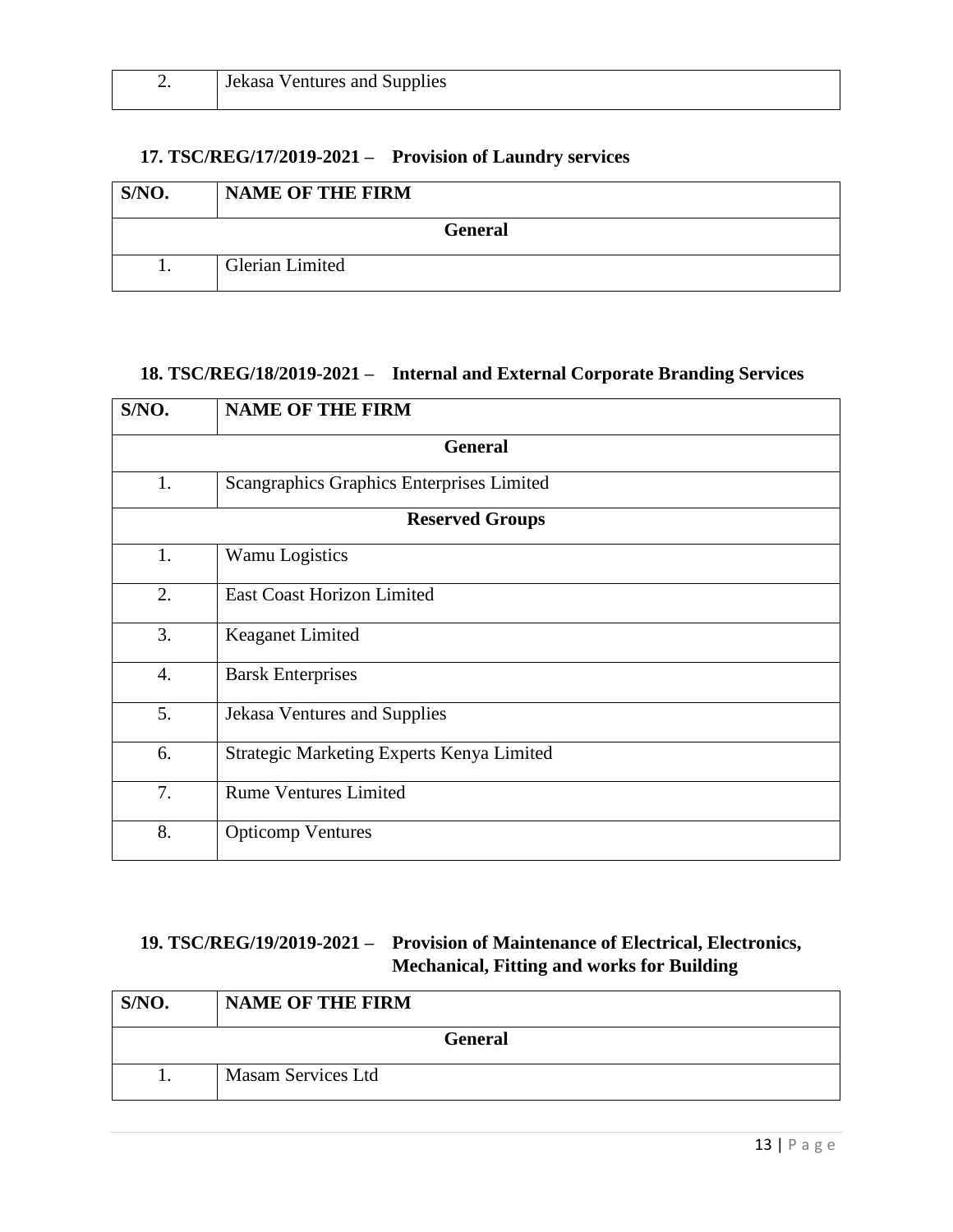| 2.                      | Jupiju Electrical Services & General Works Ltd |
|-------------------------|------------------------------------------------|
| 3.                      | Masaba Services Ltd                            |
| <b>Reserved Groups:</b> |                                                |
| 1.                      | Bison Tech & Services Kenya Ltd                |
| 2.                      | <b>Investure Services Ltd</b>                  |
| 3.                      | <b>Scopelynk Merchants</b>                     |
| 4.                      | <b>Cadan Enterprises</b>                       |

# **20. TSC/REG/20/2019-2021 – Supply and Fixing of Window Film Service**

| S/NO. | <b>NAME OF THE FIRM</b>               |
|-------|---------------------------------------|
|       | <b>Reserved Group</b>                 |
|       | Strategic Marketing Experts Kenya Ltd |

# **21. TSC/REG/21/2019-2021 – Provision of air travels services**

| S/NO.                  | <b>NAME OF THE FIRM</b>         |  |
|------------------------|---------------------------------|--|
|                        | <b>General</b>                  |  |
| 1.                     | Good hope travel & tours Ltd    |  |
| <b>Reserved Groups</b> |                                 |  |
| 1.                     | Attic & Travel ltd              |  |
| 2.                     | Africa Bliss travel ltd         |  |
| 3.                     | Jdl tours & Travel 1td          |  |
| 4.                     | Rosma tours & travel            |  |
| 5.                     | <b>Tripstart Associates ltd</b> |  |
| 6.                     | Longrock tours & travel ltd     |  |
| 7.                     | Travel scape tours & travel ltd |  |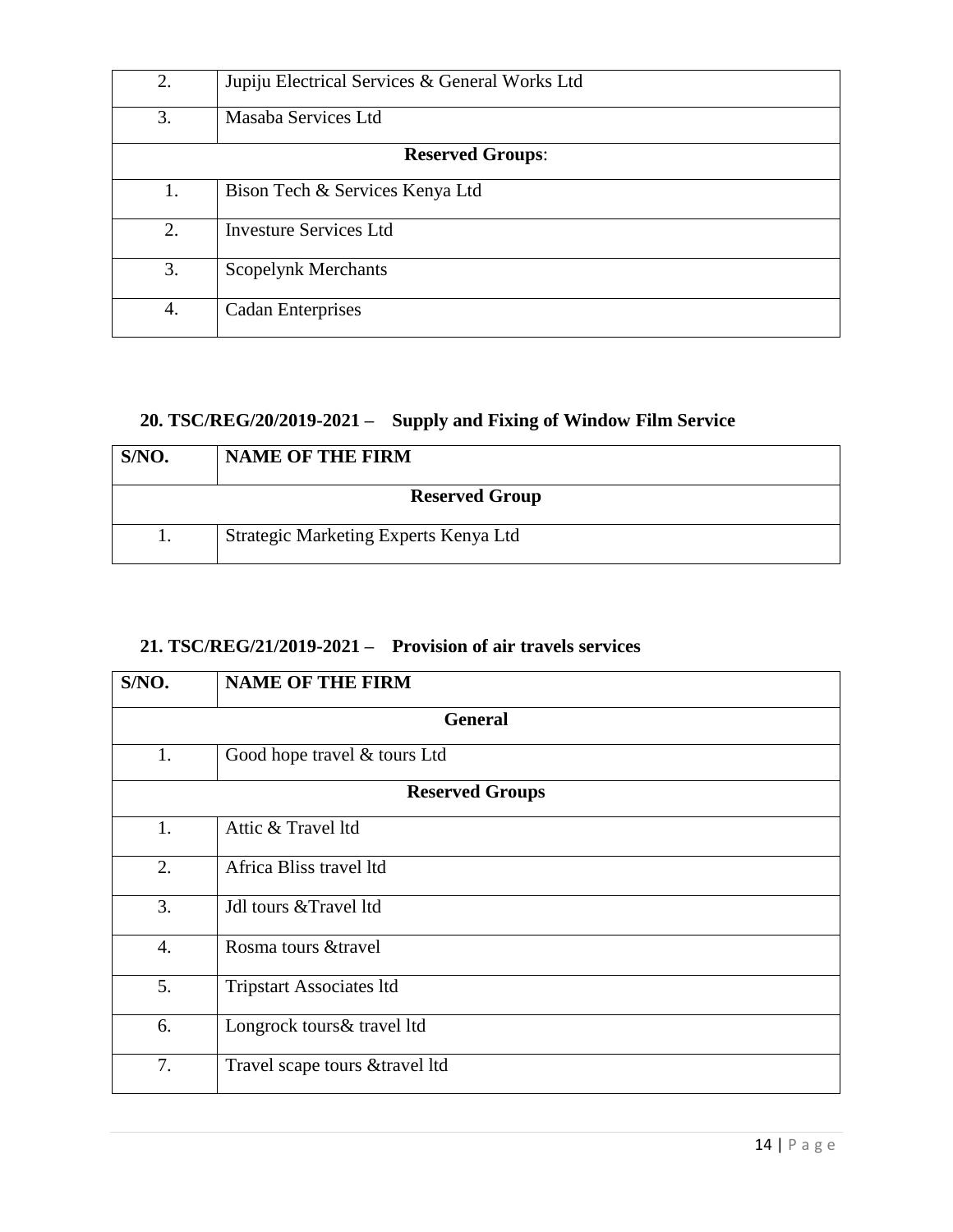| 8.  | Globys tours & travel ltd     |
|-----|-------------------------------|
| 9.  | Fly high agency ltd           |
| 10. | Realedge Africa ventures ltd  |
| 11. | Beyond boarders tour & travel |
| 12. | Portman travel ltd            |
| 13. | Splash world ltd              |

#### **22. TSC/REG/22/2019-2021 – Provision of Serving and Maintenance of Radio Communications and Security Equipment**

| S/NO.                  | <b>NAME OF THE FIRM</b> |
|------------------------|-------------------------|
| <b>Reserved Groups</b> |                         |
|                        | Apple Works Ltd         |
| 2.                     | Synergies Ltd           |

# **23. TSC/REG/23/2019-2021 – Provision of Legal Services**

| S/NO.                 | <b>NAME OF THE FIRM</b>                                      |
|-----------------------|--------------------------------------------------------------|
|                       | <b>General</b>                                               |
| 1.                    | Muhoro and Githonga Associates                               |
| 2.                    | Kerendi Manduku Co.                                          |
| 3.                    | Munyao, Muthama & Kashindi advocates & Commissioner of oaths |
| 4.                    | Miller & Company Advocate                                    |
| 5.                    | Orego and Odhiambo advocates                                 |
| 6.                    | Wekesa & Simiyo Advocates                                    |
| <b>Reserved Group</b> |                                                              |
| 1.                    | Abdulhakim & co. Advocate                                    |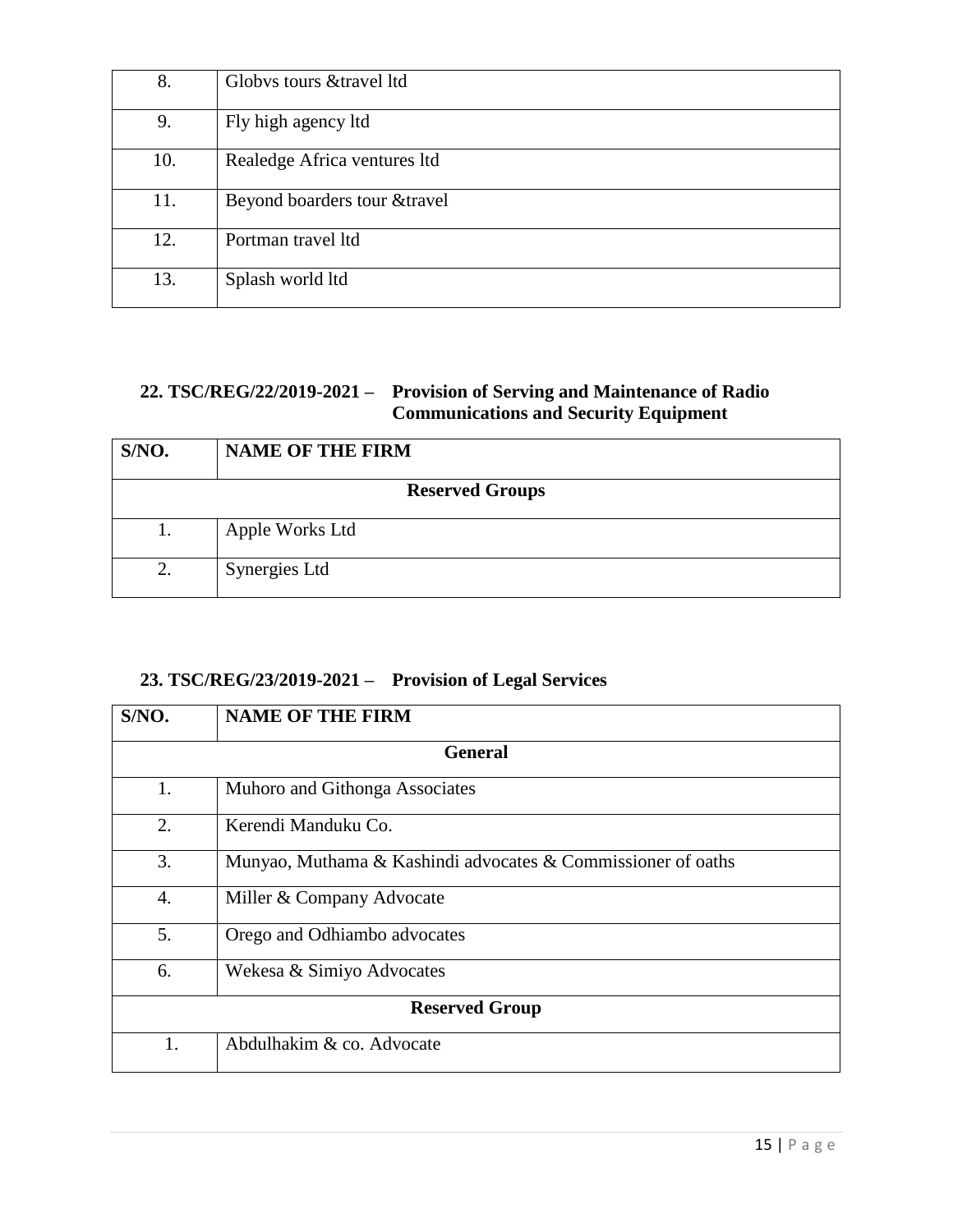#### **24. TSC/REG/24/2019-2021 - Provision of Training Venue Services in the 47 Counties**

| S/NO. | <b>NAME OF THE FIRM</b>       |
|-------|-------------------------------|
|       | <b>Reserved Group</b>         |
|       | Gasp Management Institute Ltd |

### **25. TSC/REG/25/2019-2021 – Supply, Installation and Maintenance of Automatic Security System, CCTV, Access Control Walk Through Metal Detection/Scanner X-R Luggage Scanner**

| S/NO.                 | <b>NAME OF THE FIRM</b>                  |  |
|-----------------------|------------------------------------------|--|
|                       | <b>General</b>                           |  |
| 1.                    | TA Technology Associates                 |  |
| 2.                    | <b>Ideal System Limited</b>              |  |
| 3.                    | Saito Limited                            |  |
| $\overline{4}$ .      | Safe Pad Office Security System Limited  |  |
| 6.                    | <b>Phontains Control</b>                 |  |
| <b>Reserved Group</b> |                                          |  |
| 1.                    | Apple Work Limited                       |  |
| 2.                    | Elestec Intergrated System Limited       |  |
| 3.                    | RafikinPay Limited                       |  |
| $\overline{4}$ .      | <b>Synergies Company Limited</b>         |  |
| 5.                    | Fibre-Tech Systems Limited               |  |
| 6.                    | Dawn Solutions Limited                   |  |
| 7.                    | <b>Threecs Business Solution Limited</b> |  |
| 8.                    | <b>Josatronics Data Systems</b>          |  |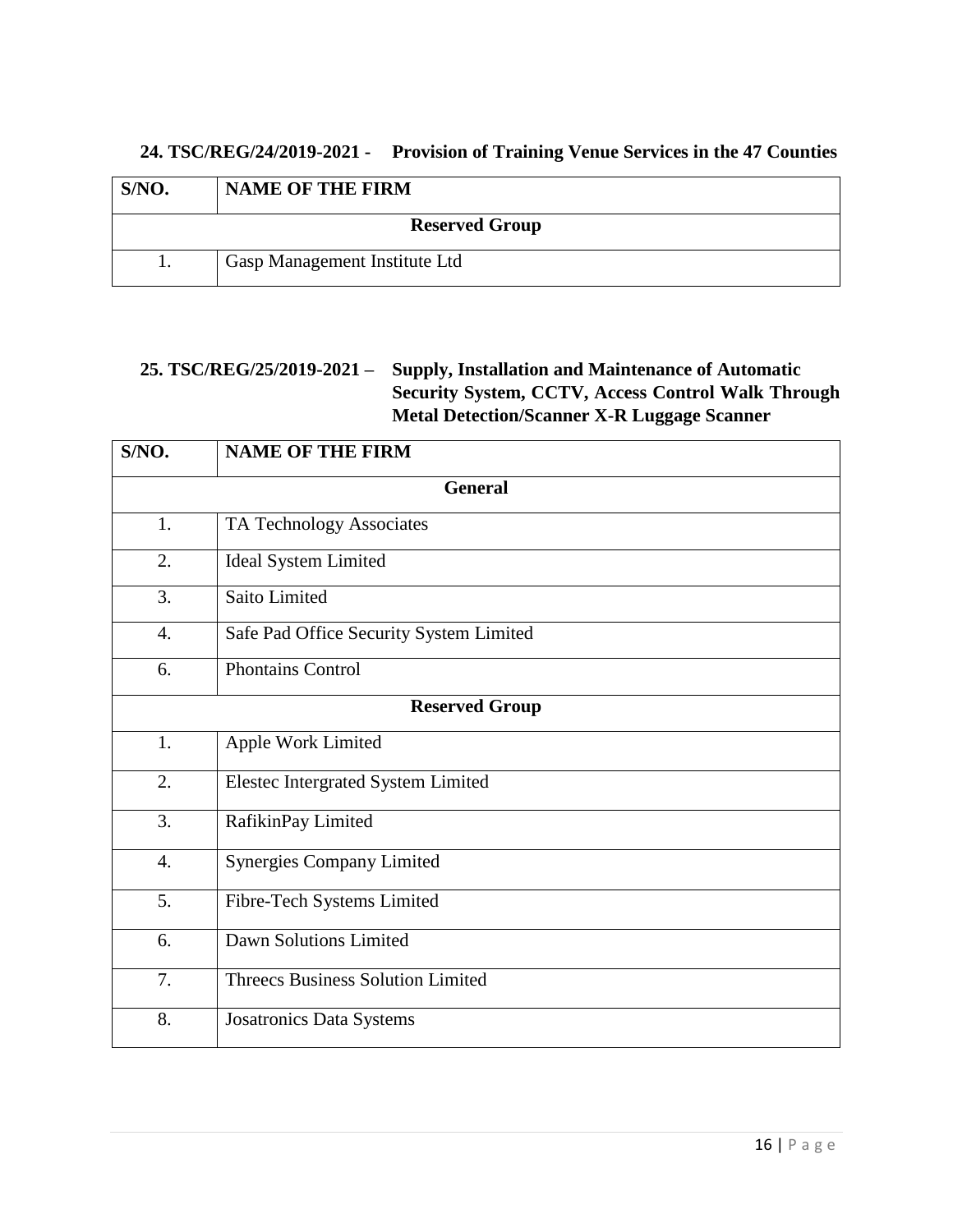## **26. TSC/REG/26/2019-2021 – Provision of Professional Consultancy for Architectural, civil/structural, electric – mechanical and quantify surveyor services**

| S/NO.          | <b>NAME OF THE FIRM</b>        |
|----------------|--------------------------------|
| <b>General</b> |                                |
| 1.             | Wanjohi Mutonyi Consultant Ltd |
| 2.             | Design Source Ltd              |
| 3.             | Linear Cost Consultant Ltd     |

#### **27. TSC/REG/27/2019-2021 - Provision of Statutory Inspection of Lifts**

### **28. TSC/REG/28/2019-2021 – Provision of entertainment services, public address (PA) audio visuals, tents, display board, decorations and related services.**

| S/NO.                  | <b>NAME OF THE FIRM</b>           |  |
|------------------------|-----------------------------------|--|
|                        | <b>General</b>                    |  |
| 1.                     | <b>Elegant Occassions Limited</b> |  |
| <b>Reserved Groups</b> |                                   |  |
| 1.                     | <b>Syspan Enterprices</b>         |  |
| 2.                     | <b>Scopelink Merchants</b>        |  |
| 3.                     | <b>Keeganet Limited</b>           |  |
| 4.                     | Grey Apple Limited                |  |

## **29. TSC/REG/29/2019-2021 - Provision of outdoor events and catering**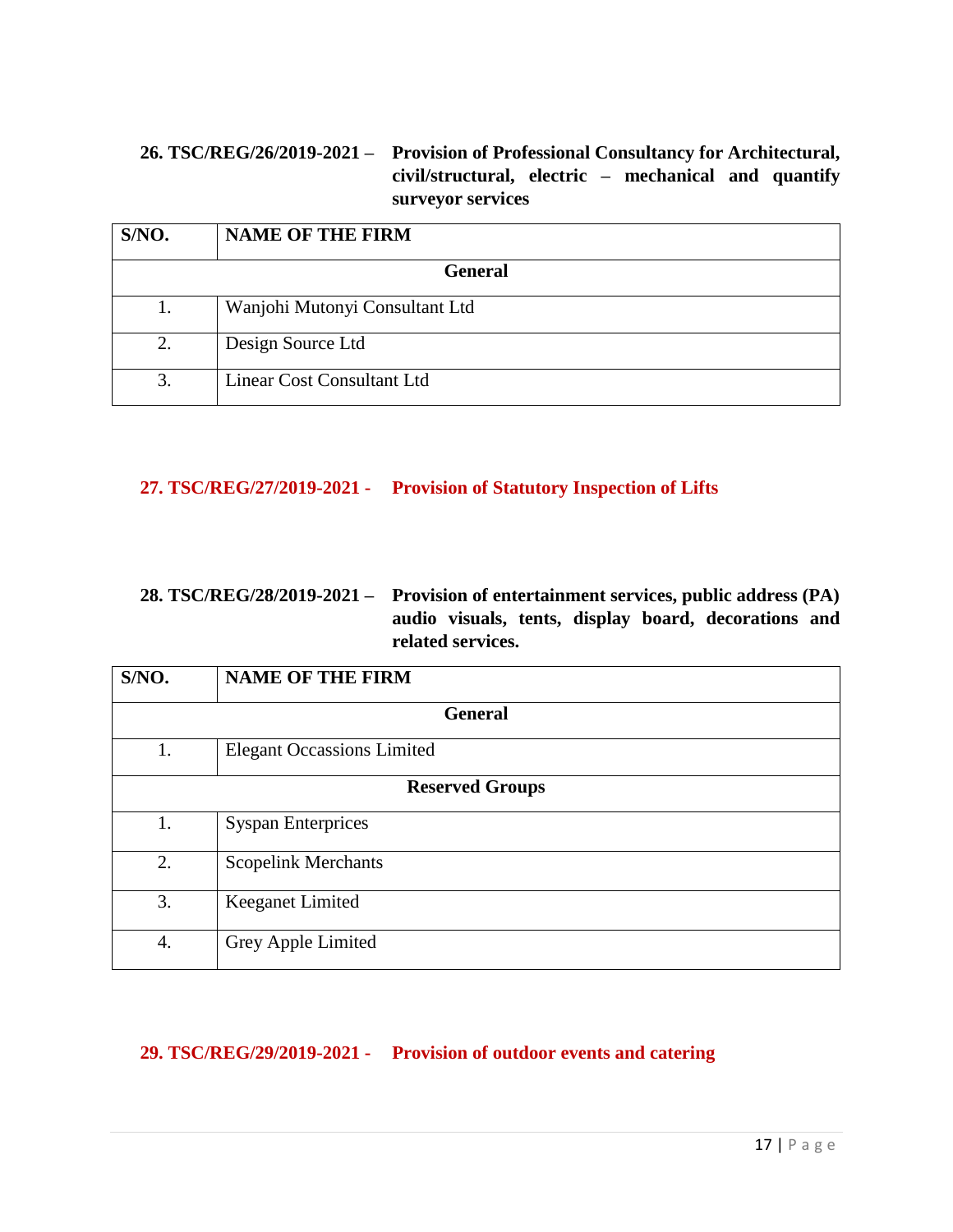#### **30. TSC/REG/30/2019-2021 - Provision of Maintenance and Landscaping of Outdoor Gardens and Supply of Indoor Plants**

#### **31. TSC/REG/31/2019-2021 – Provision of repair servicing and spraying of motor vehicle**

| S/NO.          | <b>NAME OF THE FIRM</b> |
|----------------|-------------------------|
| <b>General</b> |                         |
| 1.             | Chamwa Motors Ltd       |
| 2.             | Ngomwa Enterprises      |
| 3.             | <b>Alana Motors</b>     |

### **32. TSC/REG/32/2019-2021 - Provision of maintenance of toilets, staff kitchen and associated drainage system including unblocking of sewer line**

| S/NO.                  | <b>NAME OF THE FIRM</b>           |  |
|------------------------|-----------------------------------|--|
| <b>General</b>         |                                   |  |
| 1.                     | Frejed Engineering Services Ltd   |  |
| <b>Reserved Groups</b> |                                   |  |
| 1.                     | West Wind Networks Ltd            |  |
| 2.                     | Bison Tech and Services Kenya Ltd |  |

#### **33. TSC/REG/33/2019-2021 - Maintenance and Repair of Aluminum partition including aluminum doors, window arms and fasters and locks**

| S/NO.                  | <b>NAME OF THE FIRM</b>         |  |
|------------------------|---------------------------------|--|
| <b>General</b>         |                                 |  |
| 1.                     | Ruqma Holdings Ltd              |  |
| 2.                     | Frejed Engineering Services Ltd |  |
| <b>Reserved Groups</b> |                                 |  |